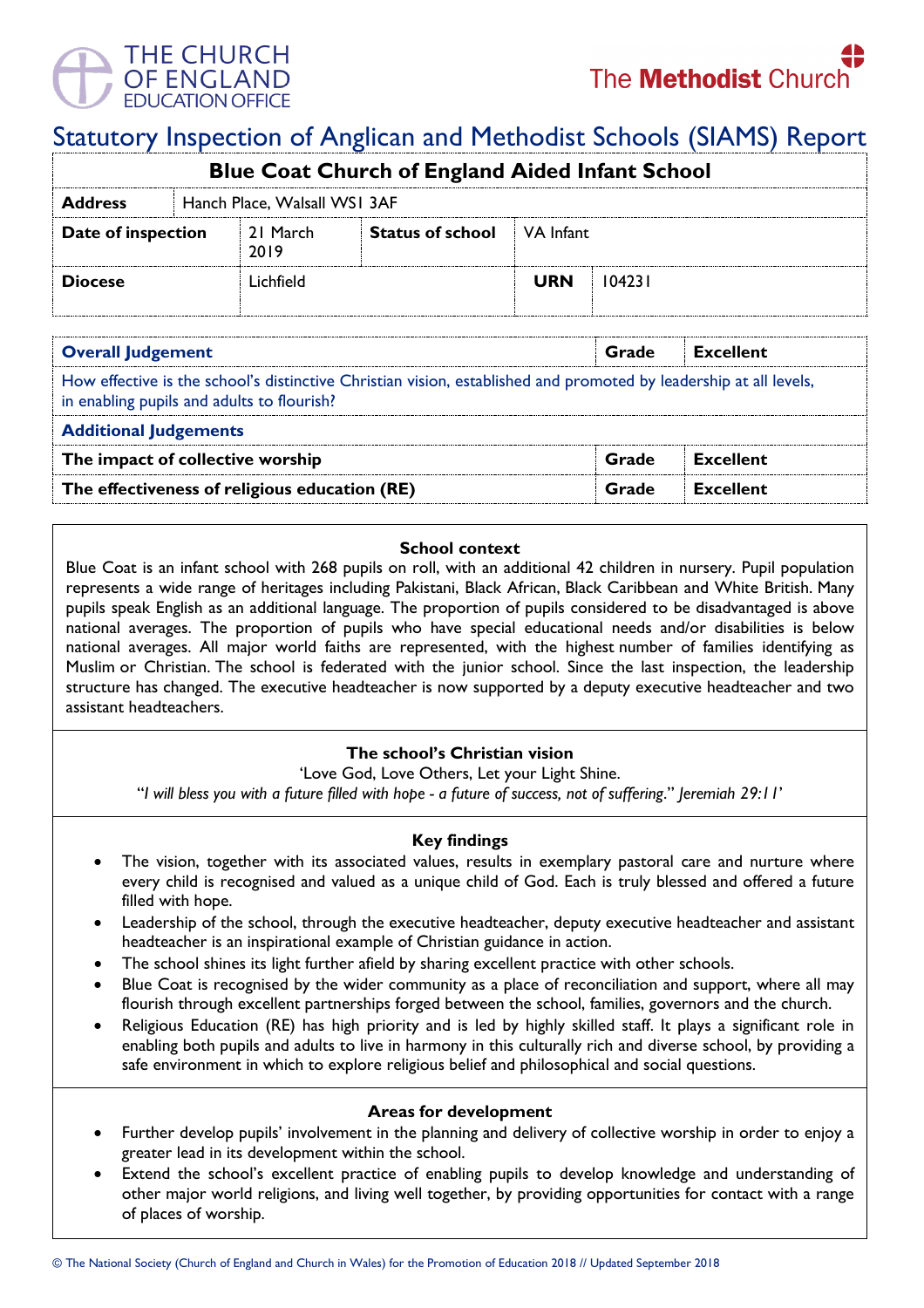# How effective is the school's distinctive Christian vision, established and promoted by leadership at all levels, in enabling pupils and adults to flourish?

#### **Inspection findings**

The school's vision, and its associated values, is rooted in a clear theological narrative, ensuring all God's children are valued in this culturally rich, diverse, inclusive school. Governors have been instrumental in its development, ensuring that it honours the original foundation of each school whilst shaping policies, plans and practices so that all may flourish. Working under a single governing body means that each school in the federation enables the other to 'shine'. Governors attend training and monitor standards and spiritual dimension. One commented, 'The governing body has also grown spiritually alongside the school.'

The school's Christian vision and values support living well together. Debating clubs exemplify pupils 'disagreeing well'. There is excellent provision for vulnerable pupils. Robust systems support those with challenging behaviour, who are given second chances through a forgiving, restorative approach in order to have a '…future of success, not suffering'. Mental health and wellbeing are priorities for pupils, families and staff so that all may flourish. Parents speak highly of the school and its excellent caring ethos, recognising it as a place of reconciliation and support. A 'soft door' approach enables them to share concerns. Family support is also provided through the local church. Governors and leaders have shown courage and innovation by opening a transformational 'success centre' for vulnerable junior school pupils who come over to receive support in a personalised, nurturing environment. One pupil said, 'When I was in school before, I got angry. Now I can take responsibility.'

Staff are exemplary role models. They feel cared for, 'We are all valued, never abandoned.' Training strengthens understanding of the school as a Church school. Succession planning, diocesan training and support from the Christian distinctiveness adviser ensure that future school leaders are prepared for their role. Areas to improve from the previous inspection have been fully addressed.

The executive and deputy executive headteachers passionately uphold the vision. They use strong ethical arguments for inclusion in their drive for 'a future of success' resulting in a creative, tailored curriculum where no one 'falls by the wayside'. Godly play enhances spiritual development. Awe and wonder and self-respect are generated through topics such as 'Amazing Me'. Innovative use of signing, in all lessons, is used to support pupils' language understanding, and pupil language ambassadors shine their light by supporting other pupils who are new to English. Excellent progress is made by all. Outstanding provision for pupils with special educational needs or disabilities impacts positively on attainment. The school's exemplary work in this area has been used by the local authority as a beacon of excellence. The school shines its light further afield in other areas as well, such as in its approach to Godly play.

Excellent partnerships exist with the diocese and local churches. Participating in the enthronement of the Bishop of Lichfield exemplifies reverence and belonging to a wider Christian community. Bishop Moses' visit from Kenya reinforces service and Christianity as a multi-cultural worldwide faith. Clergy lead weekly school worship. Links are mutually beneficial, exemplified in the school's participation in festivals, workshops and church displays. An outstanding feature of the school is that, although the majority of families are not Christian, they embrace the Christian vision and actively engage with the church. Clergy say, 'There is an openness and willingness to get involved.' They articulate the vision and say that the school 'really lives out its Christian ethos.'

Diversity is celebrated, an example being a parent and child presentation on Islam. Parents say the Christian vision and values develop children's concept of faith. At home pupils readily compare Christianity with other faiths. Awareness of similarities helps foster respect and living well together. As one parent expressed, the school's values are 'entwined in every aspect of school life.' Parents attribute transformational changes in behaviour to the school's Christian vision and values. One commented, 'I have learned such a lot about faith, morality and friendship from my daughter.' Policies and practices challenge stereotypical ideas around disabilities, family make-up and gender bias, enabling all to flourish in a culture of safety and mutual respect.

Love God, Love others, Let your Light Shine', addresses aspiration and willingness to reach out. Pupils reflect on 'big questions' through prayer, reflection, Jesus' teachings and exploring ethical issues. 'I will bless you with a future of hope…' is a catalyst for many local, national and international links and charity projects. Pupils are proactive as may be seen by their passionate campaign to reduce the use of plastic in the environment.